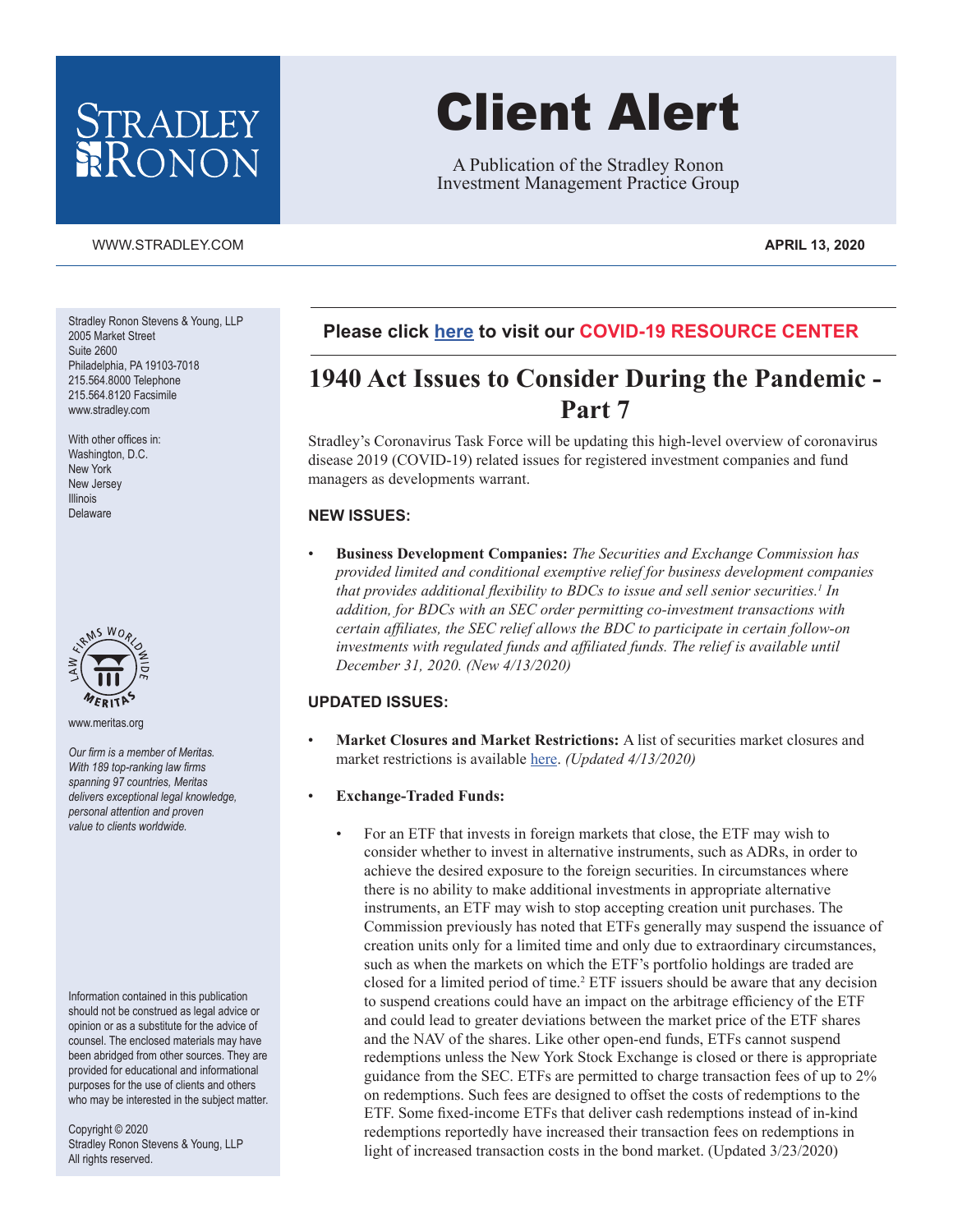- On March 23, 2020, the Federal Reserve Bank of New York established the Secondary Market Corporate Credit Facility (SMCCF), which will purchase in the secondary market corporate bonds issued by U.S. companies and shares of U.S.-listed ETFs whose investment objective is to provide broad exposure to the market for U.S. corporate bonds.3 The New York Fed has retained BlackRock Financial Markets Advisory as a third-party vendor to serve as the investment manager for this facility.4 The SMCCF will cease making such purchases no later than Sept. 30, 2020, unless extended. *The Federal Reserve Board announced on April 9 that the SMCCF has been expanded and, together with the Primary Market Corporate Credit Facility, will have a combined size of up to \$750 billion.<sup>5</sup> The SMCCF may purchase any U.S.-listed ETF whose investment objective is to provide broad exposure to the market for U.S. corporate bonds, although the preponderance of ETF holdings will be ETFs whose primary investment objective is exposure to U.S. investment-grade corporate bonds. The SMCCF will not purchase shares of an ETF if it then would own more than 20% of the ETF's shares. (Updated 4/13/2020)*
- **Regulation BI/Form CRS:** SEC Chairman Jay Clayton has announced that the SEC believes that the June 30, 2020, compliance date for Regulation Best Interest and other requirements, including the requirement to file and begin delivering Form CRS, remains appropriate.<sup>6</sup> To the extent that a firm is unable to make certain filings or meet other requirements because of disruptions caused by COVID-19, including as a result of efforts to comply with national, state or local health and safety directives and guidance, the firm should engage with the SEC. *The SEC's Office of Compliance Inspections and Examinations has issued two Risk Alerts that provide broker-dealers and investment advisers with advance information about the expected scope and content of the initial examinations for compliance with Regulation BI and Form CRS<sup>7</sup> and FINRA has provided guidance on best practices*

*in preparing for Regulation BI.<sup>8</sup> [The SEC staff has](https://www.sec.gov/investment/form-crs-faq#filing)  [announced](https://www.sec.gov/investment/form-crs-faq#filing) that it is now accepting filings on Form CRS. (Updated 4/13/2020)*

- **Paper Submissions:** Although most SEC filings are now made electronically via EDGAR, there are still some submissions that normally must be submitted in paper form.
	- The SEC's Division of Trading and Markets has announced relief for certain submissions that are required to be filed in paper format with a manual signature and for related notarization requirements.<sup>9</sup> The affected filings include audited annual reports submitted by broker-dealers. Filers should contact Division staff to discuss the appropriate process for filing. The staff statement covers submissions for the period from and including March 16, 2020, to June 30, 2020. (New 4/7/2020)
	- *The SEC's Division of Corporation Finance has announced that notices of proposed sales of securities on Form 144 may be filed via email and, subject to certain conditions, may have a typed form of signature rather than a manual signature.10 (New 4/13/2020)*
	- *The SEC's Division of Investment Management has announced that requests for hearing applications on notices of applications for exemptive orders under the Investment Company Act of 1940 and the Investment Advisers Act of 1940 must be submitted by email.<sup>11</sup> (New 4/13/2020)*

#### **ISSUES:**

• **Accounting Issues:** SEC Chief Accountant Sagar Teotia has announced that the SEC's Office of the Chief Accountant recognizes that the accounting and financial reporting implications of COVID-19 may require companies to make significant judgments and estimates in a number of accounting areas, including fair value and



202.507.6414 scrovitz@stradley.com



Please do not hesitate to reach out to your Stradley Ronon contact, or to any member of Stradley's Coronavirus Task Force, with any questions and concerns you may have during this period.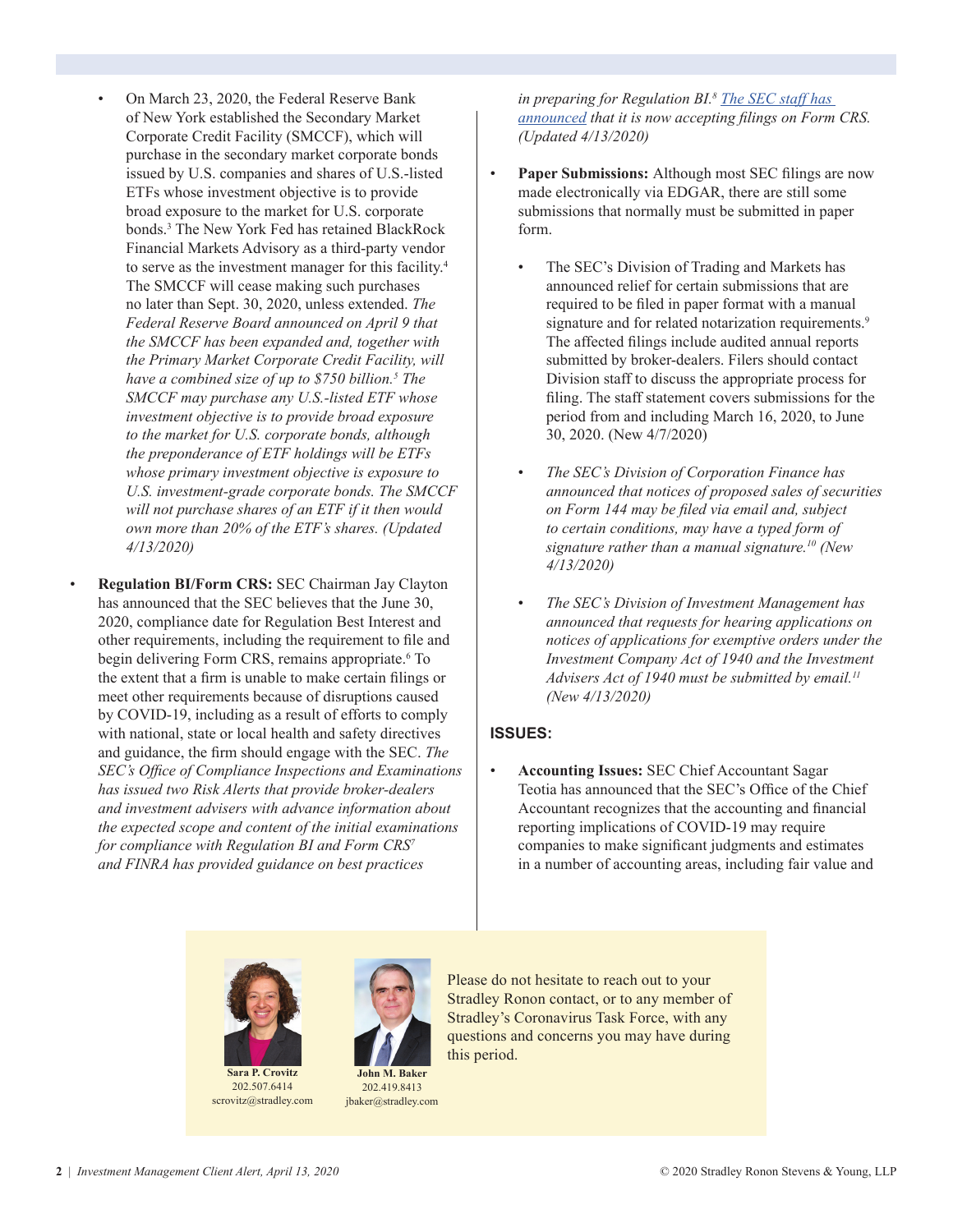impairment considerations.<sup>12</sup> The OCA has consistently not objected to well-reasoned judgments that entities have made, and it will continue to apply this perspective. The OCA remains available for consultation and encourages stakeholders to contact it with questions they encounter as a result of COVID-19. (New 4/7/2020)

**SEC Comment Periods:** The SEC has issued a statement noting that the Commission and staff have historically considered comments submitted after a comment period closes but before adoption of a final rule or order.13 For certain pending rule proposals, including proposals concerning auditor independence, the accredited investor definition, and fund investments in derivatives, the SEC does not expect action to be taken before May 1. In addition, the SEC and other regulators have announced that they will consider comments submitted before May 1 on their pending proposal with respect to the Volcker Rule.14 (Updated 4/7/2020)

#### • **Money Market Mutual Funds:**

- **Form N-CR:** Several money market funds filed on Form N-CR in March to report financial support, and two money market funds filed on Form N-CR in March to report a downward deviation of their shadow prices by more than ¼ of 1%. An amended report is required to be filed within four business days of the provision of financial support or downward deviation that describes the reason for the support and terms of the support or the reason for the deviation, as applicable. (Updated 3/23/2020)
- **Purchases by Affiliated Banks:** The Federal Reserve Board has issued a template exemptive letter allowing banks to purchase assets from affiliated money market funds, subject to certain conditions, including that the assets must be investment grade and purchased at fair market value.<sup>15</sup> In addition, the SEC staff has granted no-action relief to permit certain bank affiliates of money market funds to purchase securities from the funds in accordance with the Federal Reserve Board guidance, but otherwise pursuant to rule 17a-9, subject to certain conditions.<sup>16</sup> The SEC no-action letter does not affect the ability of other money market fund affiliates to purchase assets from the fund in accordance with rule 17a-9. (Updated 3/23/2020)
- **Liquidity Facility:** The Federal Reserve Board has announced a Money Market Mutual Fund Liquidity Facility (MMLF) that is intended to assist money market funds in meeting demands for redemptions.<sup>17</sup> Under the MMLF, the Federal Reserve Bank of Boston will lend to depository institutions and bank holding

companies, taking as collateral assets purchased by the borrower from prime money market funds (i) concurrently with the borrowing or (ii) or on or after March 18, but before the opening of the facility. The facility is similar to the Asset-Backed Commercial Paper Money Market Mutual Fund Liquidity Facility that operated from late 2008 to early 2010 but will purchase a broader range of assets. The Federal Reserve Board expanded the facility to cover certain assets purchased from tax-exempt municipal money market funds.18 The Federal Reserve Board has announced that the facility opened March 23, and full documentation and additional guidance are available.19 (Updated 3/23/2020)

- **Guaranty:** The Coronavirus Aid, Relief, and Economic Security Act (CARES Act), which was enacted into law on March 27, suspends the existing prohibition on the use of the Exchange Stabilization Fund for the establishment of any guaranty programs for the money market fund industry.20 Any such guarantee shall be limited to a guarantee of the total value of a shareholder's account in a participating fund as of the close of business on the day before the announcement of the guarantee and terminate not later than Dec. 31, 2020. This provision allows the Department of the Treasury to establish a Money Market Funds Guaranty Program, but does not require it to do so. (Updated 3/31/2020)
- **Affiliated Purchases of Debt Securities:** The SEC staff has issued no-action relief to affiliates of open-end funds, other than exchange-traded funds and money market funds, to allow them to purchase debt securities from the funds.<sup>21</sup> The relief is subject to conditions, including that the price must be the security's fair market value per Section 2(a)(41) of the 1940 Act, provided that this price is not materially different from the value indicated by a reliable third-party pricing service, and that the fund must publicly disclose the purchase on its website and inform the staff. In addition, if the purchaser thereafter sells the security for a higher price, it must promptly pay the difference to the fund, unless the purchaser is a bank or bank affiliate and this condition would conflict with Sections 23A and 23B of the Federal Reserve Act. The relief will be in effect until further notice from the staff. (New 3/31/2020)
- **SEC Lending and Borrowing Relief:** The SEC has issued an order providing additional flexibility for open-end funds (other than money market funds) and insurance company separate accounts registered as unit investment trusts to obtain short-term funding.22 The relief is available until a notice terminating it is issued, which will be at least two weeks from the date of the notice and no earlier than June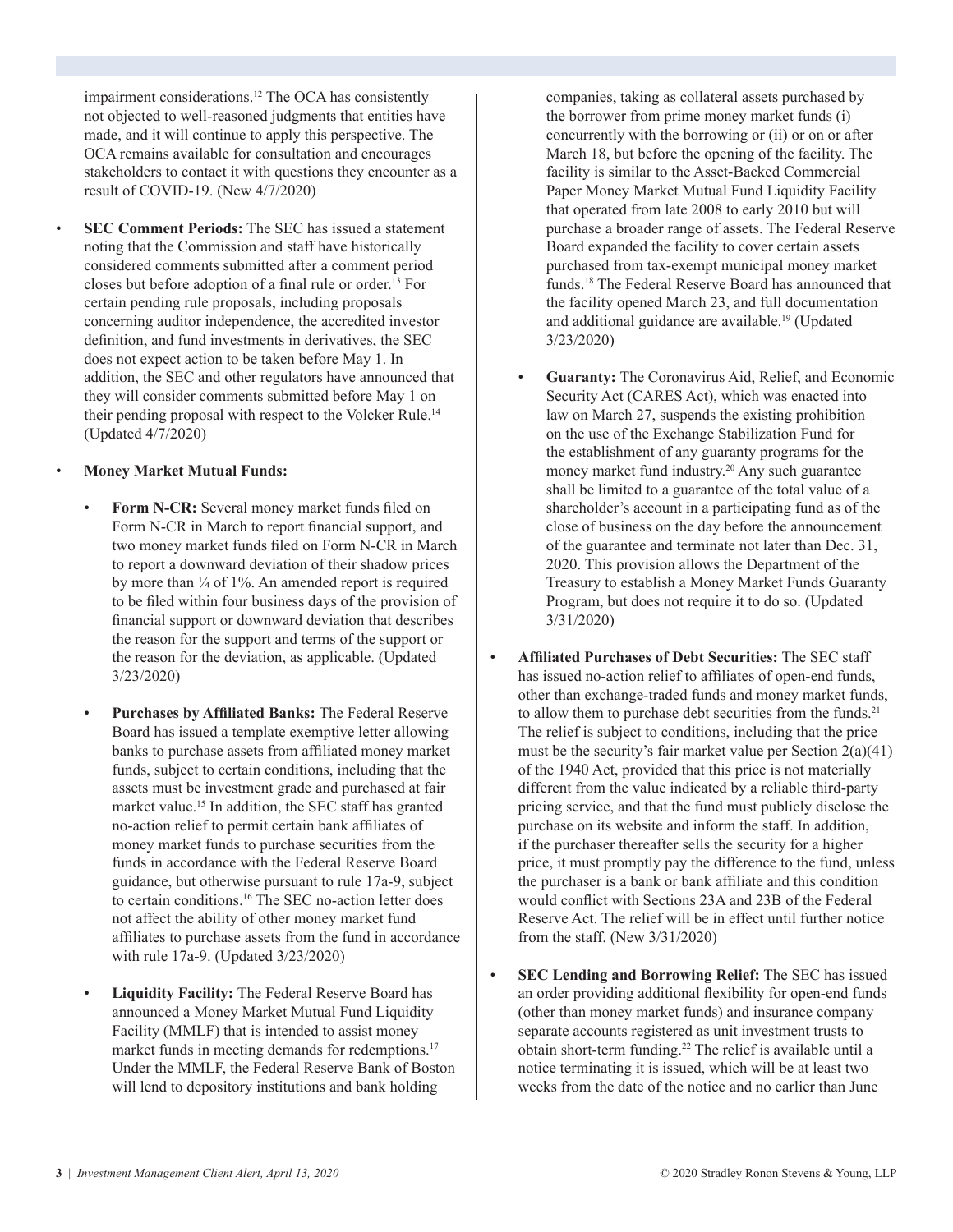30, 2020. Prior to relying on any of the relief, the fund would have to notify SEC staff. In addition, interfund lending requires notification on a fund's public website.

- Fund affiliates may lend money to the fund on a collateralized basis, provided the board makes determinations that the borrowing is in the best interest of the fund and its shareholders and that it will be for the purposes of satisfying shareholder redemptions.
- For fund families with an SEC order permitting an interfund lending and borrowing facility, a lending fund may lend up to 25% of its current net assets and the term may be for any period that does not extend beyond the expiration of the relief, notwithstanding the terms of the order, provided, among other conditions, that the board reasonably determines that the maximum term for interfund loans is appropriate. (Recent orders typically limit lending funds to 15% of current net assets and the term to seven days.)
- For fund families without an interfund lending order, funds may lend and borrow in accordance with the terms of any such order issued within the past twelve months, with the same modifications.<sup>23</sup>
- Funds are not required to seek shareholder approval if lending under the relief would violate a fundamental policy, provided that the board reasonably determines that the lending or borrowing is in the best interests of the fund and its shareholders. (New 3/27/2020)
- **OCIE Statement:** The SEC's Office of Compliance Inspections and Examinations has issued a statement that it has moved to conducting examinations off-site through correspondence, unless it is absolutely necessary to be on-site, and that it will work with registrants to ensure that its work can be conducted in a manner consistent with maintaining normal operations and with necessary or appropriate health and safety measures.<sup>24</sup> OCIE also stated that reliance on regulatory relief will not be a risk factor utilized in determining whether OCIE commences an examination, and it encourages registrants to utilize available regulatory relief as needed. (New 3/27/2020)
- **Signatures on EDGAR Filings:** The SEC staff has issued a statement on the manual signature and record requirements for documents filed electronically with the SEC.<sup>25</sup> The staff will not recommend enforcement action if a signatory retains a document adopting the signature and provides the document to the filer for retention, with the time and date executed, and the filer establishes and maintains policies and procedures governing this process. (New 3/27/2020)
- **FINRA Guidance:** FINRA has issued guidance that provides temporary relief and guidance with respect to a number of requirements, including filings that would otherwise be required for temporary relocations and the timing of FOCUS reports and certain other filings.<sup>26</sup> The guidance will be available until FINRA publishes a Regulatory Notice announcing a termination date. (New 3/27/2020)
- **Blue Sky Guidance:** A number of state and provincial securities regulators have published guidance that provides relief or other COVID-19-related updates. The North American Securities Administrators Association has established a resource page to collect these updates.<sup>27</sup> (Updated 3/27/2020)
- **SEC Filings:** The SEC has updated its previous orders under both the 1940 Act and the Investment Advisers Act to extend the time periods of the relief.<sup>28</sup> Entities must notify the SEC staff and/or investors, as applicable, of the intent to rely on the relief, but generally no longer need to describe why they are relying on the order or estimate a date by which the required action will occur. The 1940 Act Orders provide relief from the timeliness requirements of Form N-CEN, Form N-PORT, and Form N-23C-2 when a fund is unable to meet a deadline due to circumstances related to current or potential effects of COVID-19. The relief for Forms N-CEN and N-PORT applies to filing obligations for which the original due date is on or after March 13 but on or prior to June 30, 2020, while the relief for Form N-23C-2 extends to Aug. 15, 2020. The Advisers Act Orders provide timeliness relief for Form ADV and Form PF filings and for Form ADV Part 2 client delivery obligations for 45 days from the original due date, when the original due date is on or after March 13 but on or prior to June 30, 2020. The SEC previously posted staff guidance that Form ADV does not have to be updated to reflect temporary teleworking locations.29 The SEC has also provided relief from timeliness requirements for certain filings under the Securities Exchange Act of 1934.<sup>30</sup> Note that filings not covered by the orders continue to be required on a timely basis, including filings on Form N-LIQUID, Form N-CR, and Form N-MFP, although it is possible that the SEC will consider issues with these forms on an individualized basis. The SEC provided information on contacting the staff with issues, including issues with these filings, in press releases announcing the actions.<sup>31</sup> (Updated  $3/27/2020$ )
- **In-Person Board Meetings:** The 1940 Act Orders allow fund boards to meet telephonically or by video conference to consider and vote on matters that would otherwise require an in-person vote. The relief applies whenever reliance upon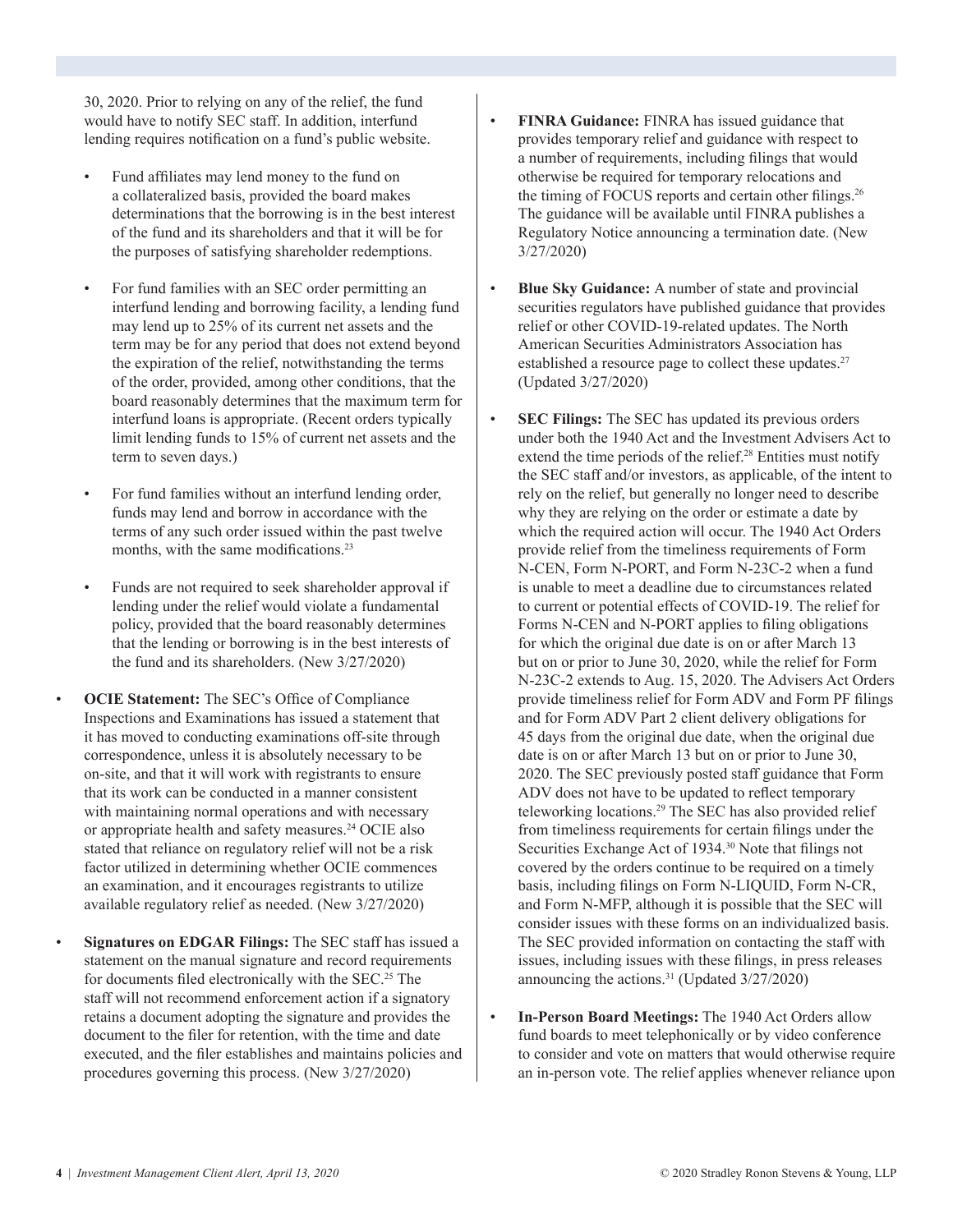it is necessary or appropriate due to circumstances related to current or potential effects of COVID-19 and is available until Aug. 15, 2020. The SEC's Division of Investment Management previously provided no-action relief for the period from March 4 to June 15.32 (Updated 3/27/2020)

- **Delivery of Prospectuses and Shareholder Reports:** The 1940 Act Orders also provide relief from the obligations to timely transmit annual and semiannual reports to shareholders and to file them with the SEC. The relief applies when the original due date is on or after March 13 but on or prior to June 30, 2020, and the fund is unable to prepare or transmit the report due to circumstances related to current or potential effects of COVID-19. In addition, the SEC announced that it would not provide a basis for an SEC enforcement action if a fund does not timely deliver a current prospectus because of circumstances related to COVID-19 when delivery was originally required during this period. The position is not available to an initial purchase by the investor of the fund's shares. (Updated 3/27/2020)
	- **Annual Meetings:** The SEC staff has provided guidance to both operating companies and funds that is intended to provide regulatory flexibility to companies seeking to change the date and location of the meetings and use new technologies, such as "virtual" shareholder meetings that avoid the need for in-person shareholder attendance, while at the same time ensuring that shareholders and other market participants are informed of any changes.33 The guidance notes that the ability to conduct a "virtual" meeting is governed by state law, where permitted, and the issuer's governing documents. Note that companies seeking to conduct a virtual meeting may, under state law, need to have an appropriate process for shareholders to vote at the meeting. (Updated 3/27/2020)

**State and Local Closures:** Many states, counties and cities have announced business closures in connection with "shelter-in-place" public health efforts to slow the spread of COVID-19. Some of the orders may contain broad exceptions for the financial services industry, while others may not. Beyond the direct impact on firms in those localities, review the location of service providers and the terms of these orders carefully to determine whether necessary support functions will remain available. FINRA has posted a resource page with links to state "shelter-inplace" and "stay-at-home" orders.<sup>34</sup> (Updated 3/27/2020)

• **Transfer Agents:** The SEC has provided a broad exemption for the period from March 16 to May 30 from requirements applicable to transfer agents except for the safeguarding requirement.35 Transfer agents relying on the relief must provide notice to the SEC by May 30. The SEC encourages

transfer agents and the issuers for whom they act to inform affected security holders. (New 3/23/2020)

- **Tax Implications for Funds with Institutional Shareholders:** For institutional funds with few shareholders, beware that the fund could fall into personal holding company status if at any time during the last half of the taxable year more than 50% in value of the fund's shares are owned, directly or indirectly, by or for not more than 5 "individuals." For purposes of this rule, employee pension trusts, private foundations, trusts forming part of a plan providing for the payment of supplemental unemployment compensation benefits, and a trust, a portion of which is permanently set aside or to be used exclusively for charitable purposes, are considered individuals. (New 3/23/2020)
- **CPO NFA Filings:** The CFTC staff has provided no-action relief to commodity pool operators that extends certain filing deadlines.<sup>36</sup> With respect to Form CPO-PQR filings under CFTC Regulation 4.27, Small and Mid-Sized CPOs have until May 15, 2020 to submit their annual filings for 2019, while Large CPOs have until July 15, 2020 to submit their filings for Q1 2020. For pool annual reports under CFTC Regulations  $4.7(b)(3)$  or  $4.22(c)$  that are due on or before April 30, 2020, the deadline for filing and distributing the report, which must include certified financial statements, has been extended until 45 days after the due date specified in the regulations. For monthly or quarterly reports to pool participants under CFTC Regulation 4.7(b)(2) or 4.22(b) for all reporting periods ending on or before April 30, 2020, the deadline for distribution to participants has been extended to 45 days after the end of the reporting period (instead of 30 days as stated in the regulations). The National Futures Association has issued similar relief for CPO Members and has provided Commodity Trading Advisor Members with similar relief for NFA Form PR filings.<sup>37</sup> (Updated 3/23/2020)
- **Liquidity Risk Management:** Current developments raise a number of issues for the management of funds' liquidity risk:
	- **Assessment, management, and periodic review of liquidity risk:** Funds should review fund liquidity risk in light of current and reasonably expected market events and redemption patterns and may need to consider appropriate mitigating steps for strengthening the fund's ability to meet redemptions, including readying borrowing and other liquidity facilities. Some fund managers may wish to consider use of the relief provided by the SEC and its staff for affiliated transactions.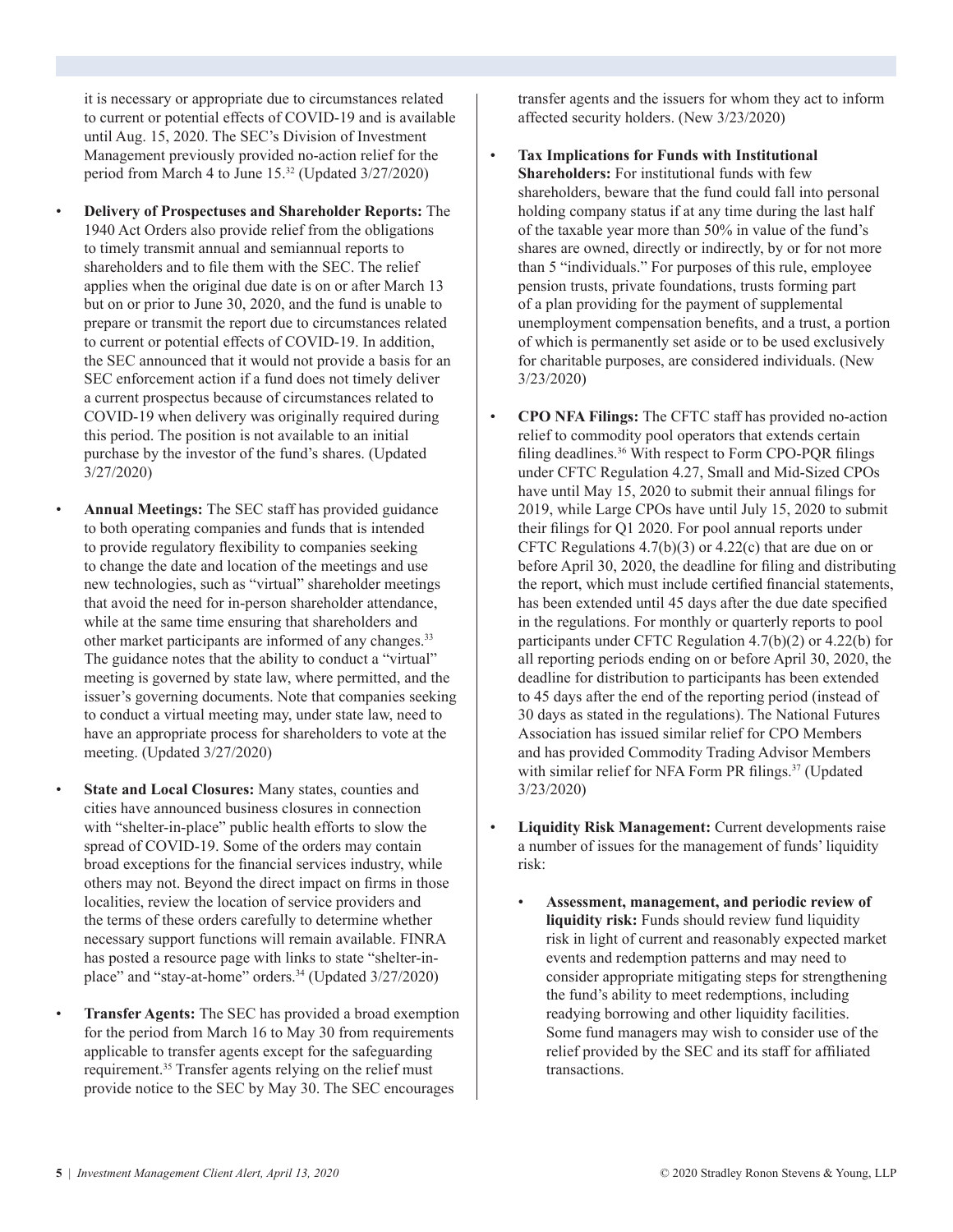- **Classification of portfolio investments:** Rule 22e-4 requires funds to review their portfolio investments' liquidity classifications more frequently than monthly if changes in relevant market, trading, and investmentspecific considerations are reasonably expected to materially affect classifications. Such reviews should focus especially on holdings that could be considered illiquid investments as a result of these developments or that could fall out of highly liquid investment status. An important consideration will be a review of the reasonably anticipated trading sizes in light of redemption expectations. Funds should be alert to the possibility that vendor classifications may be based on historical rather than current data.
- **Highly liquid investment minimum:** For funds that currently hold primarily highly liquid assets, and therefore are not required to have an HLIM, the program administrator may need to examine whether the fund can still qualify for that status. For HLIM funds, the HLIM may need to be reviewed under the required factors in light of current market and redemption developments and, if a shortfall is reasonably anticipated, a shortfall response plan should be developed, which must include a plan for reporting shortfalls to the fund's board.
- **Illiquid investments:** During this period of extreme market volatility, the fund should monitor closely whether there is a need to reclassify holdings as illiquid investments. Funds should be prepared to file Form N-LIQUID if the fund's illiquid assets exceed 15% of its net assets. The program administrator should have guidance designed to prevent purchases that would violate the prohibition on acquiring illiquid investments when over the 15% limit. We do not yet know if the SEC will provide guidance relieving funds from filing Form N-LIQUID in the event of foreign or other market closings that are beyond the scope of existing guidance on extended foreign holidays.
- **Redemptions in kind:** Funds may wish to consider whether redemptions in kind would be an appropriate tool for large redemption requests, including whether operational logistics are in place to accommodate any such redemption requests. (Updated 3/19/2020)
- **MiFID II Reporting:** Under the MiFID II delegated regulation, investment firms providing the service of portfolio management and subject to MiFID II must inform the client where the overall value of the portfolio, as evaluated at the beginning of each reporting period, depreciates by 10% and thereafter at multiples of 10%, no later than the end of the business day in which the threshold is exceeded or, in a case where the threshold is exceeded

on a non-business day, the close of the next business day.38 (New 3/19/2020)

- **Fund Boards:** Fund directors should stay up to speed on current market events so they can properly apply their business judgment as necessary from a governance standpoint. In many cases, fund boards are receiving periodic status reports or attending status updates from fund advisers. Examples of areas for directors to consider include, for funds, fund flows, liquidity levels, valuation, and performance; and for fund advisers, status of operations under business continuity plans, market assessments, and the assessment of critical fund service providers. Board reporting from fund advisers is particularly important during times of market stress. To strike an appropriate balance between staying apprised and being efficient and respectful of fund advisory personnel time, boards may seek to channel questions or communications through independent counsel or the board chair/lead independent director. (New 3/19/2020)
- **Business Continuity Plans:** Business continuity at the current time is key. In most cases, those plans already are in effect. Consideration should be given to contingency planning in the event that fund managers, transfer agents, pricing services, or other service providers are unable to provide services because of employee absences. Funds and fund managers should make and communicate revisions to their plans as they adjust to the developing environment.
- **Valuation:** Funds should examine whether they are able to obtain valid prices for their investments, especially in markets that may be closed or have limited availability. Experience from the 2008 financial crisis shows that vendor reassurances as to the quality of their pricing information may provide false comfort, so vendor prices should be checked for reliability. At this time, we do not expect the SEC to provide relief from the daily pricing requirement.
- **Redemptions:** Under Section 22(e) of the 1940 Act, open-end funds generally may not suspend the right of redemption unless the New York Stock Exchange is closed, or the SEC provides guidance that daily redemptions are not required because trading is restricted or an emergency exists. At this point, funds should assume that they must continue to provide daily redemptions. Funds should review any borrowing arrangements that may need to be utilized. We are closely monitoring for any relevant guidance from the SEC or its staff on this topic.
- **Cybersecurity:** Firms are at increased risk of cyberattacks, particularly with the use of remote offices and telework. Anxious employees may be more vulnerable to email phishing attacks. Employees should be reminded of the continued need for vigilance.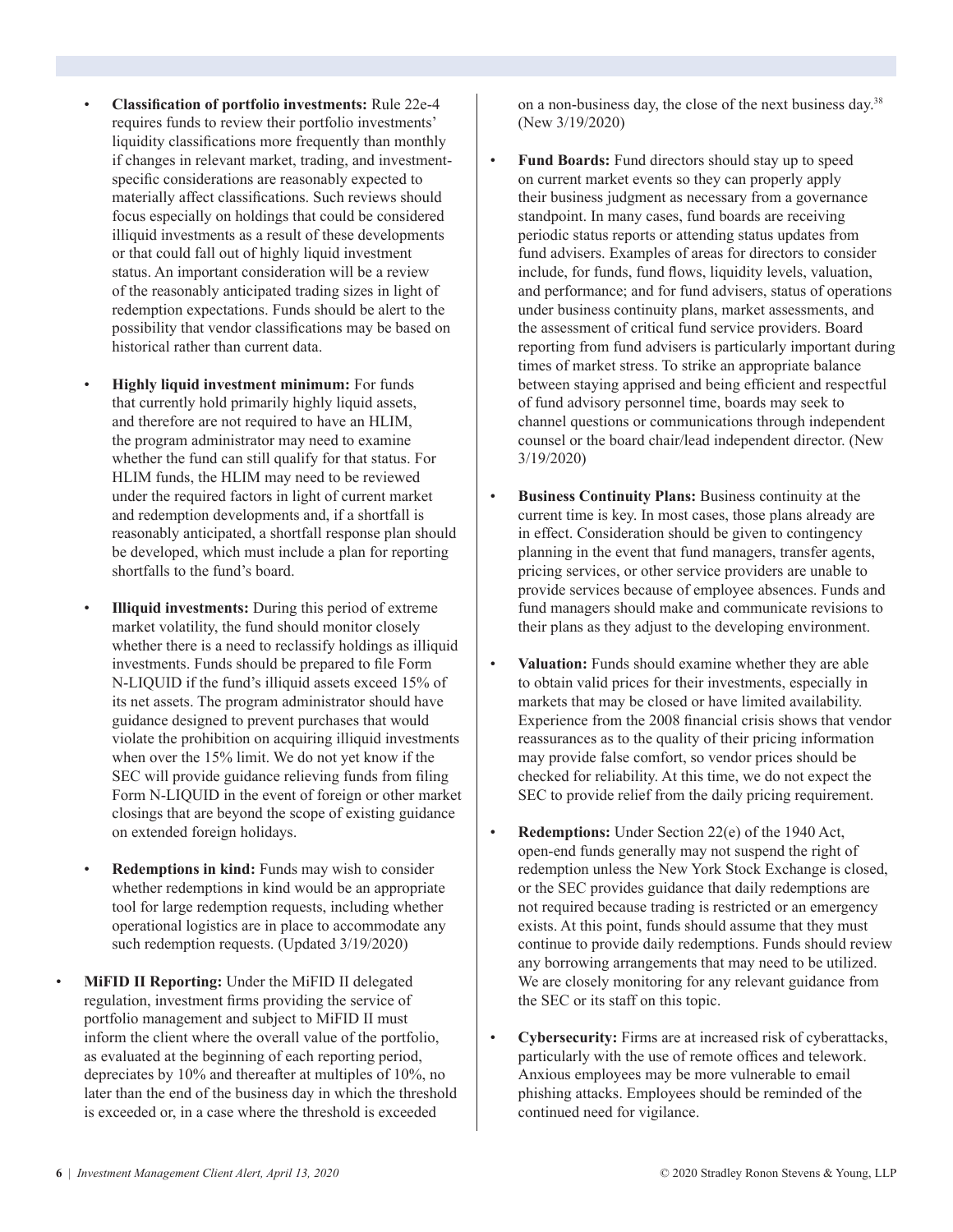• **Prospectus Disclosures:** Funds should review their prospectus disclosures, and particularly their risk disclosures. It may be appropriate to add a pandemic risk factor if this risk is not already addressed. However, funds have different risk profiles, and there is no one-size-fits-all solution for the necessary disclosures.

Please do not hesitate to reach out to your Stradley Ronon contact, or to any member of Stradley's Coronavirus Task Force, with any questions and concerns you may have during this period. You can reach **Sara Crovitz** at 202.507.6414 or [scrovitz@stradley.com,](mailto:scrovitz%40stradley.com?subject=) or **John Baker** at 202.419.8413 or [jbaker@stradley.com.](mailto:jbaker%40stradley.com?subject=)

<sup>1</sup> Release No. IC-33837 (Apr. 8, 2020), [https://www.sec.gov/rules/](https://www.sec.gov/rules/exorders/2020/ic-33837.pdf) [exorders/2020/ic-33837.pdf](https://www.sec.gov/rules/exorders/2020/ic-33837.pdf).

 $\mathcal{L}$  , we have the set of  $\mathcal{L}$ 

2 Release Nos. 33-10695, IC-33646 (Sept. 25, 2019), 84 Fed. Reg. 57162, 57178 (Oct. 24, 2019), [https://www.federalregister.](https://www.federalregister.gov/d/2019-21250) [gov/d/2019-21250](https://www.federalregister.gov/d/2019-21250).

<sup>3</sup> Policy Tools: Secondary Market Corporate Credit Facility, [https://](https://www.federalreserve.gov/monetarypolicy/smccf.htm) [www.federalreserve.gov/monetarypolicy/smccf.htm](https://www.federalreserve.gov/monetarypolicy/smccf.htm).

<sup>4</sup> Secondary Market Corporate Credit Facility, [https://www.newyorkfed.](https://www.newyorkfed.org/markets/secondary-market-corporate-credit-facility) [org/markets/secondary-market-corporate-credit-facility](https://www.newyorkfed.org/markets/secondary-market-corporate-credit-facility).

<sup>5</sup> Press Release, Federal Reserve takes additional actions to provide up to \$2.3 trillion in loans to support the economy (Apr. 8, 2020), [https://](https://www.federalreserve.gov/newsevents/pressreleases/monetary20200409a.htm) [www.federalreserve.gov/newsevents/pressreleases/monetary20200409a.](https://www.federalreserve.gov/newsevents/pressreleases/monetary20200409a.htm) [htm](https://www.federalreserve.gov/newsevents/pressreleases/monetary20200409a.htm).

6 SEC Chairman Jay Clayton, Investors Remain Front of Mind at the SEC: Approach to Allocation of Resources, Oversight and Rulemaking; Implementation of Regulation Best Interest and Form CRS (Apr. 2, 2020), [https://www.sec.gov/news/public-statement/statement-clayton](https://www.sec.gov/news/public-statement/statement-clayton-investors-rbi-form-crs)[investors-rbi-form-crs](https://www.sec.gov/news/public-statement/statement-clayton-investors-rbi-form-crs).

7 OCIE, Risk Alert: Examinations that Focus on Compliance with Regulation Best Interest (Apr. 7, 2020), [https://www.sec.gov/files/](https://www.sec.gov/files/Risk%20Alert-%20Regulation%20Best%20Interest%20Exams.pdf) [Risk%20Alert-%20Regulation%20Best%20Interest%20Exams.pdf;](https://www.sec.gov/files/Risk%20Alert-%20Regulation%20Best%20Interest%20Exams.pdf) OCIE, Risk Alert: Examinations that Focus on Compliance with Form CRS (Apr. 7, 2020), [https://www.sec.gov/files/Risk%20Alert%20-%20](https://www.sec.gov/files/Risk%20Alert%20-%20Form%20CRS%20Exams.pdf) [Form%20CRS%20Exams.pdf](https://www.sec.gov/files/Risk%20Alert%20-%20Form%20CRS%20Exams.pdf).

8 FINRA Highlights Firm Practices from Regulation Best Interest Preparedness Reviews (Apr. 8, 2020), [https://www.finra.org/rules](https://www.finra.org/rules-guidance/key-topics/regulation-best-interest/preparedness)[guidance/key-topics/regulation-best-interest/preparedness.](https://www.finra.org/rules-guidance/key-topics/regulation-best-interest/preparedness)

9 Division of Trading and Markets Staff Statement Regarding Requirements for Certain Paper Submissions in Light of COVID-19 Concerns (Apr. 2, 2020), [https://www.sec.gov/tm/paper-submission](https://www.sec.gov/tm/paper-submission-requirements-covid-19)[requirements-covid-19.](https://www.sec.gov/tm/paper-submission-requirements-covid-19)

<sup>10</sup> SEC Division of Corporation Finance, Statement Regarding Requirements for Form 144 Paper Filings in Light of COVID-19 Concerns (Apr. 10, 2020), [https://www.sec.gov/corpfin/announcement/](https://www.sec.gov/corpfin/announcement/form-144-paper-filings-email-option) [form-144-paper-filings-email-option](https://www.sec.gov/corpfin/announcement/form-144-paper-filings-email-option).

<sup>11</sup> IM Information Update IM-INFO-2020-03 (Apr. 8, 2020), [https://](https://www.sec.gov/files/im-info-2020-03.pdf) [www.sec.gov/files/im-info-2020-03.pdf](https://www.sec.gov/files/im-info-2020-03.pdf).

12 SEC Chief Accountant Sagar Teotia, Statement on the Importance of High-Quality Financial Reporting in Light of the Significant Impacts of COVID-19 (Apr. 3, 2020), [https://www.sec.gov/news/public-statement/](https://www.sec.gov/news/public-statement/statement-teotia-financial-reporting-covid-19-2020-04-03) [statement-teotia-financial-reporting-covid-19-2020-04-03](https://www.sec.gov/news/public-statement/statement-teotia-financial-reporting-covid-19-2020-04-03).

<sup>13</sup> Comment Periods for Certain Pending Actions, [https://www.sec.gov/](https://www.sec.gov/rules/proposed.shtml) [rules/proposed.shtml](https://www.sec.gov/rules/proposed.shtml).

14 Press Release 2020-79, Agencies Will Consider Comments on Volcker Rule Modifications Following Expiration of Comment Period (Apr. 2, 2020),<https://www.sec.gov/news/press-release/2020-79>.

<sup>15</sup> Money Market Mutual Funds Template Letter (Mar. 17, 2020), [https://www.federalreserve.gov/supervisionreg/legalinterpretations/](https://www.federalreserve.gov/supervisionreg/legalinterpretations/fedreserseactint20200317.pdf) [fedreserseactint20200317.pdf.](https://www.federalreserve.gov/supervisionreg/legalinterpretations/fedreserseactint20200317.pdf)

<sup>16</sup> Investment Company Institute, SEC No-Action Letter (Mar. 19, 2020), [https://www.sec.gov/investment/investment-company-institute-](https://www.sec.gov/investment/investment-company-institute-031920-17a)[031920-17a.](https://www.sec.gov/investment/investment-company-institute-031920-17a)

17 Press Release, Federal Reserve Board broadens program of support for the flow of credit to households and businesses by establishing a Money Market Mutual Fund Liquidity Facility (MMLF) (Mar. 18, 2020), [https://www.federalreserve.gov/newsevents/pressreleases/](https://www.federalreserve.gov/newsevents/pressreleases/monetary20200318a.htm) [monetary20200318a.htm](https://www.federalreserve.gov/newsevents/pressreleases/monetary20200318a.htm).

<sup>18</sup> Press Release, Federal Reserve Board expands its program of support for flow of credit to the economy by taking steps to enhance liquidity and functioning of crucial state and municipal money markets (Mar. 20, 2020) [https://www.federalreserve.gov/newsevents/pressreleases/](https://www.federalreserve.gov/newsevents/pressreleases/monetary20200320b.htm) [monetary20200320b.htm.](https://www.federalreserve.gov/newsevents/pressreleases/monetary20200320b.htm)

19 Policy Tools: Money Market Mutual Fund Liquidity Facility, [https://](https://www.federalreserve.gov/monetarypolicy/mmlf.htm) [www.federalreserve.gov/monetarypolicy/mmlf.htm](https://www.federalreserve.gov/monetarypolicy/mmlf.htm).

20 H.R. 748, § 4015, 116th Cong. (2020), [https://www.congress.gov/116/](https://www.congress.gov/116/bills/hr748/BILLS-116hr748enr.pdf) [bills/hr748/BILLS-116hr748enr.pdf.](https://www.congress.gov/116/bills/hr748/BILLS-116hr748enr.pdf)

<sup>21</sup> Investment Company Institute, SEC No-Action Letter (Mar. 26, 2020), [https://www.sec.gov/investment/investment-company-institute-](https://www.sec.gov/investment/investment-company-institute-032620-17a)[032620-17a.](https://www.sec.gov/investment/investment-company-institute-032620-17a)

22 Release No. IC-33821 (Mar. 23, 2020), [https://www.sec.gov/rules/](https://www.sec.gov/rules/other/2020/ic-33821.pdf) [other/2020/ic-33821.pdf.](https://www.sec.gov/rules/other/2020/ic-33821.pdf)

<sup>23</sup> Recent interfund lending orders are available at [https://www.sec.gov/](https://www.sec.gov/rules/icreleases.shtml#interfundlending) [rules/icreleases.shtml#interfundlending.](https://www.sec.gov/rules/icreleases.shtml#interfundlending)

24 OCIE Statement on Operations and Exams – Health, Safety, Investor Protection and Continued Operations are our Priorities (Mar. 20, 2020), [https://www.sec.gov/ocie/announcement/ocie-statement-operations](https://www.sec.gov/ocie/announcement/ocie-statement-operations-health-safety-investor-protection-and-continued)[health-safety-investor-protection-and-continued](https://www.sec.gov/ocie/announcement/ocie-statement-operations-health-safety-investor-protection-and-continued).

<sup>25</sup> Staff Statement Regarding Rule 302(b) of Regulation S-T in Light of COVID-19 Concerns (Mar. 24, 2020), [https://www.sec.gov/corpfin/](https://www.sec.gov/corpfin/announcement/staff-statement-regarding-rule-302b-regulation-s-t-light-covid-19-concerns) [announcement/staff-statement-regarding-rule-302b-regulation-s-t-light](https://www.sec.gov/corpfin/announcement/staff-statement-regarding-rule-302b-regulation-s-t-light-covid-19-concerns)[covid-19-concerns.](https://www.sec.gov/corpfin/announcement/staff-statement-regarding-rule-302b-regulation-s-t-light-covid-19-concerns)

<sup>26</sup> Frequently Asked Questions Related to Regulatory Relief Due to the Coronavirus Pandemic (Mar. 24, 2020), [https://www.finra.org/rules](https://www.finra.org/rules-guidance/guidance/faqs/coronavirus)[guidance/guidance/faqs/coronavirus.](https://www.finra.org/rules-guidance/guidance/faqs/coronavirus) FINRA guidance, updates, and other information on COVID-19 are available at [https://www.finra.org/](https://www.finra.org/rules-guidance/key-topics/covid-19) [rules-guidance/key-topics/covid-19](https://www.finra.org/rules-guidance/key-topics/covid-19). Other self-regulatory organizations are also providing relief and guidance. See, e.g., Cboe Regulatory Circular 20-021 (Mar. 25, 2020), [http://cdn.cboe.com/resources/](http://cdn.cboe.com/resources/regulation/circulars/regulatory/RC20-021-Filing-Extensions-for-Annual-Reports-and-FOCUS-Reports.pdf) [regulation/circulars/regulatory/RC20-021-Filing-Extensions-for-](http://cdn.cboe.com/resources/regulation/circulars/regulatory/RC20-021-Filing-Extensions-for-Annual-Reports-and-FOCUS-Reports.pdf)[Annual-Reports-and-FOCUS-Reports.pdf;](http://cdn.cboe.com/resources/regulation/circulars/regulatory/RC20-021-Filing-Extensions-for-Annual-Reports-and-FOCUS-Reports.pdf) Cboe Regulatory Circular